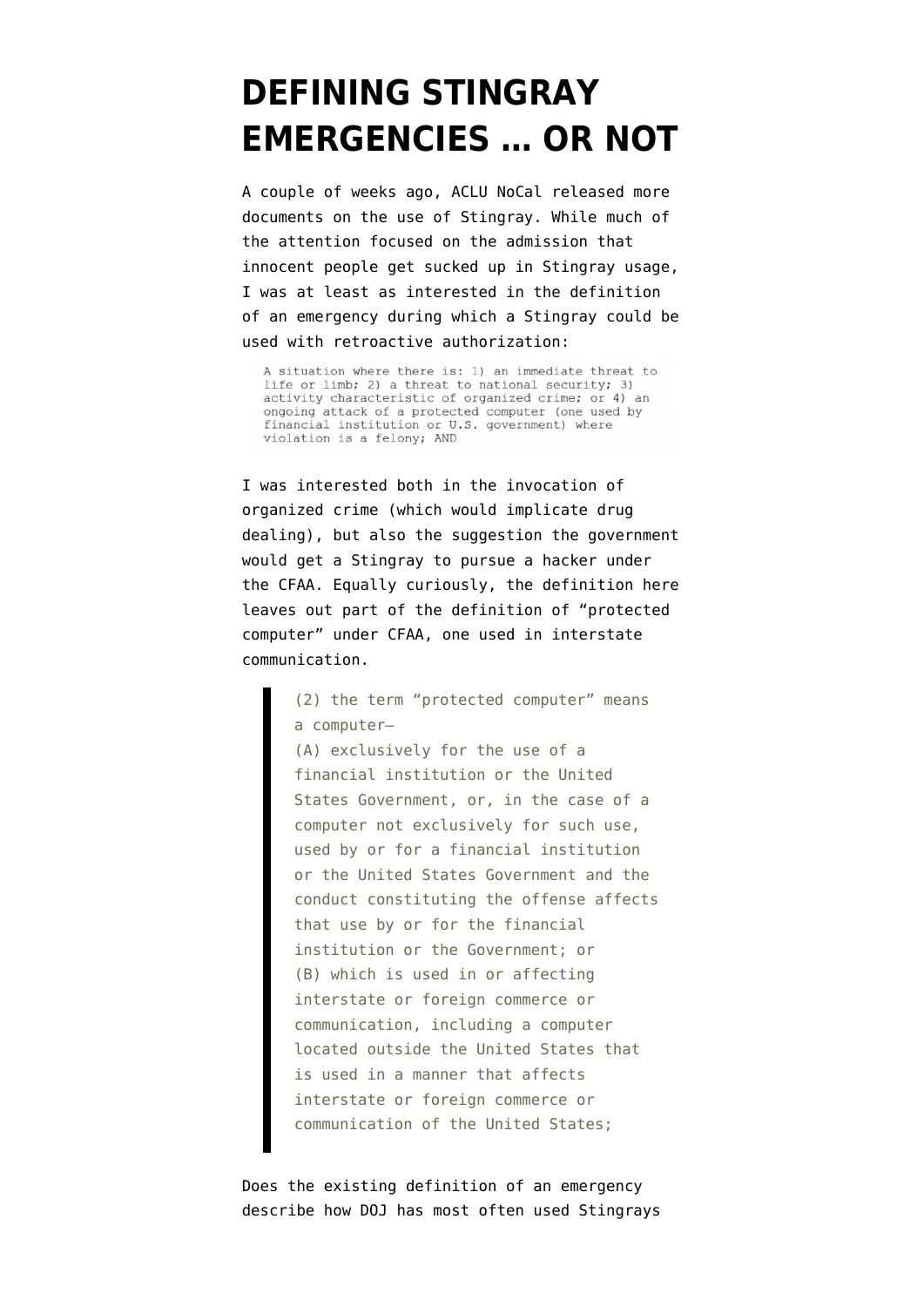to pursue CFAA violations (which of course, as far as we know, have never been noticed to defendants).

Now compare the definition Jason Chaffetz used in his [Stingray Privacy Act](http://chaffetz.house.gov/sites/chaffetz.house.gov/files/Cell%20Site%20Simulator%20Bill.pdf), a worthwhile bill limiting the use of Stingrays, though this emergency section is the one I and others have most concerns about. Chaffetz doesn't have anything that explicitly invokes the CFAA definition, and collapses the "threat to national security" and, potentially, the CFAA one into "conspiratorial activities threatening the national security interest."

> (A) such governmental entity reasonably determines an emergency exists that—

(i) involves—

(I) immediate danger of death or serious physical injury to any person;

(II) conspiratorial activities threatening the national security interest; or

(III) conspiratorial activities characteristic of organized crime;

Presumably, requiring conspiratorial activities threatening the national security interest might raise the bar  $-$  but would still permit  $-$  the use of Stingrays against low level terrorism wannabes. Likewise, while it would likely permit the use of Stingrays against hackers (who are generally treated as counterinteligence threats among NatSec investigators), it might require some conspiracy between hackers.

All that said, there's a whole lot of flux in what even someone who is often decent on civil liberties like Chaffetz considers a national security threat.

And, of course, in the FISA context, the notion of what might be regarded as an immediate danger of physical injury [continues to grow](https://www.emptywheel.net/2015/11/05/kiddie-porn-computer-and-building-destruction-and-section-702/).